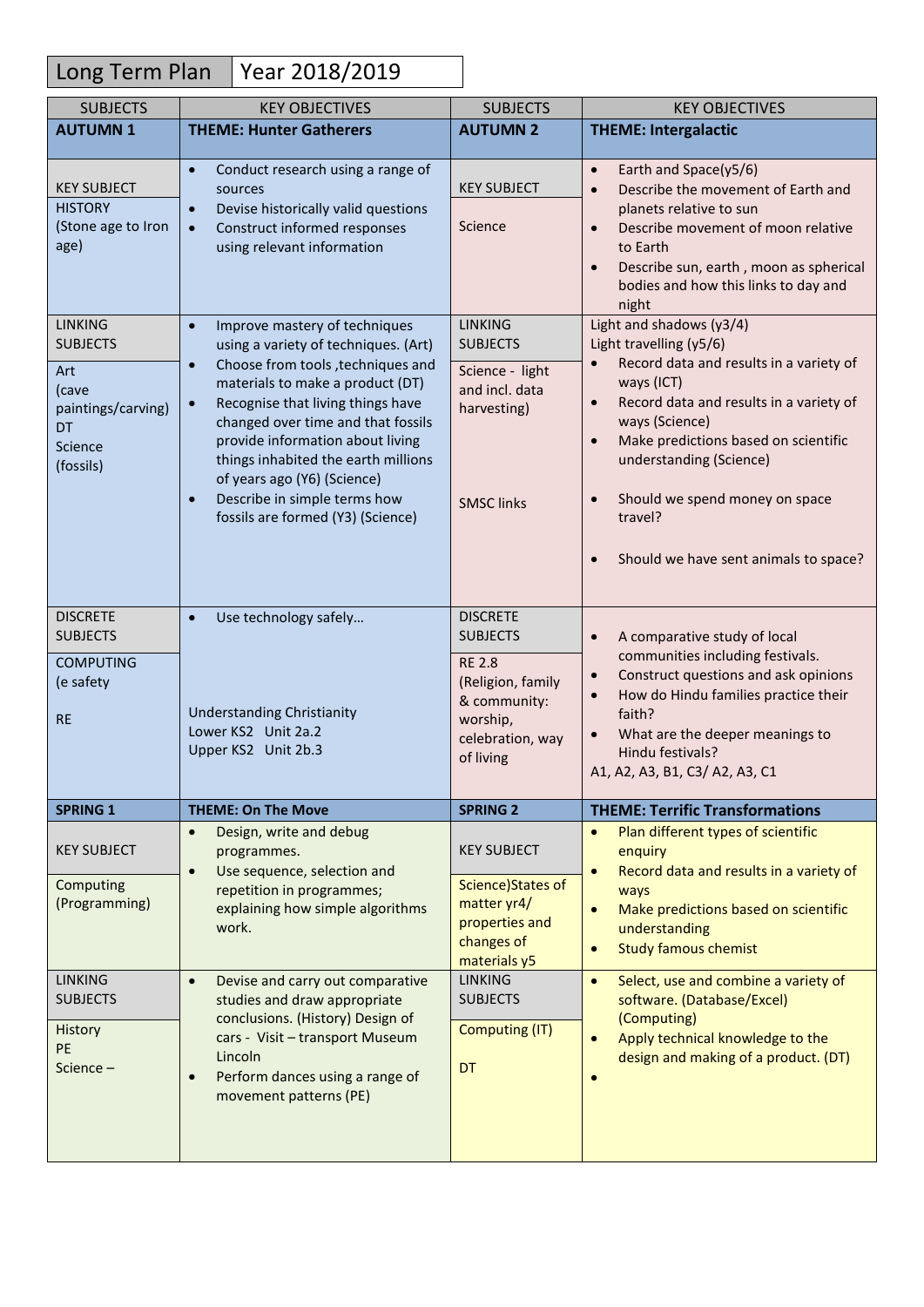| <b>DISCRETE</b><br><b>SUBJECTS</b>                                                                                    | Plan different types of scientific<br>$\bullet$<br>enquiry                                                                                                                                                                                                                                                                                                                                                                                                                                            | <b>DISCRETE</b><br><b>SUBJECTS</b>                                                                                                                        | <b>Understanding Christianity</b>                                                                                                                                                                                                                                                                                                                                                                                                                |
|-----------------------------------------------------------------------------------------------------------------------|-------------------------------------------------------------------------------------------------------------------------------------------------------------------------------------------------------------------------------------------------------------------------------------------------------------------------------------------------------------------------------------------------------------------------------------------------------------------------------------------------------|-----------------------------------------------------------------------------------------------------------------------------------------------------------|--------------------------------------------------------------------------------------------------------------------------------------------------------------------------------------------------------------------------------------------------------------------------------------------------------------------------------------------------------------------------------------------------------------------------------------------------|
| Science & Comp                                                                                                        | Take measurements accurately<br>$\bullet$<br><b>Magnets and Friction</b>                                                                                                                                                                                                                                                                                                                                                                                                                              | <b>RE</b>                                                                                                                                                 | Lower KS2 Unit 2a.5<br>Upper KS2 Unit 2b.6                                                                                                                                                                                                                                                                                                                                                                                                       |
| (Forces/Scientists)<br><b>RE</b>                                                                                      | Y4/5 Forces: identify the effect of<br>resistance between moving surfaces<br>e.g. IPad 'Cut the Rope'                                                                                                                                                                                                                                                                                                                                                                                                 |                                                                                                                                                           | Need to add from Notts Agreed Syllabus 2.4<br>learning about Islam                                                                                                                                                                                                                                                                                                                                                                               |
|                                                                                                                       | <b>Understanding Christianity</b><br>Lower KS2 Unit 2a.3<br>Upper KS2 Unit 2b.4                                                                                                                                                                                                                                                                                                                                                                                                                       | <b>SMSC link</b>                                                                                                                                          | Is it right to mine all the natural resources<br>in the ground?                                                                                                                                                                                                                                                                                                                                                                                  |
| <b>SMSC link</b>                                                                                                      | Petrol power v electricity? Why should<br>we protect the planet?                                                                                                                                                                                                                                                                                                                                                                                                                                      |                                                                                                                                                           |                                                                                                                                                                                                                                                                                                                                                                                                                                                  |
| <b>SUMMER 1</b>                                                                                                       | <b>THEME: On The Trail of Invention</b>                                                                                                                                                                                                                                                                                                                                                                                                                                                               | <b>SUMMER 2</b>                                                                                                                                           | <b>THEME: The Tour of Britain</b>                                                                                                                                                                                                                                                                                                                                                                                                                |
| <b>KEY SUBJECT</b><br>History<br>(Victorians)                                                                         | Conduct research using a range of<br>$\bullet$<br>sources<br>Question reliability/validity of<br>$\bullet$<br>source<br>Devise historically valid questions<br>$\bullet$<br>Construct informed responses<br>$\bullet$<br>using relevant information                                                                                                                                                                                                                                                   | <b>KEY SUBJECT</b><br>Geography<br>(UK BIG TOPIC)<br>Computing                                                                                            | Use maps<br>$\bullet$<br>Observe, measure, record and present<br>$\bullet$<br>geographical information using a range<br>of methods<br>Use a range of available information<br>$\bullet$<br>sources<br>Name and locate counties and cities of<br>$\bullet$<br>UK, key topographical feature, land use                                                                                                                                             |
| <b>LINKING</b><br><b>SUBJECTS</b><br><b>DT</b><br><b>Yr5 Science-</b><br>mechanisms<br>Exhibition of<br>parents<br>ΙT | $\bullet$<br>Choose from tools, techniques and<br>materials to make a product<br>Apply understanding of technical<br>$\bullet$<br>knowledge to design and make a<br>product<br>Evaluate ideas and designs<br>$\bullet$<br>Understand that some<br>$\bullet$<br>mechanisms, including levers,<br>pulleys and gears allow a smaller<br>force to have a greater effect.and<br>use mechanical systems in their<br>products<br>Investigating Outputs - Lego<br>$\bullet$<br>Educator - Barefoot Curriculum | LINKING<br><b>SUBJECTS</b><br>Art<br>Science-                                                                                                             | Develop understanding of great<br>$\bullet$<br>artists(Art) Landscapes-<br>Study of Van Gogh (visit the National<br>$\bullet$<br>Gallery)<br>Food chains (y3/4)<br>$\bullet$<br>Unfamiliar habitats (yr 5/6)                                                                                                                                                                                                                                     |
| <b>DISCRETE</b><br><b>SUBJECTS</b><br><b>RE</b><br>IT-                                                                | <b>Understanding Christianity</b><br>Lower KS2 Unit 2a.6<br>$\bullet$<br>Upper KS2 Unit 2b.8<br>$\bullet$<br>Using Publisher to create a leaflet                                                                                                                                                                                                                                                                                                                                                      | <b>DISCRETE</b><br><b>SUBJECTS</b><br>Computing<br><b>RE</b><br>Skeletons and<br>Muscles yr3/4<br>Yr 5/6 effect s of<br>exercise<br>Circulatory<br>system | Bar, Pie and Line graphs for data on<br>$\bullet$<br>diet and excercise<br><b>Understanding Christianity</b><br>Lower KS2 Unit 2a.1<br>Upper KS2 Unit 2b.2<br>Identify that humans and some animals<br>$\bullet$<br>have skeletons and muscles for<br>support, protection and movement<br>Name main parts of human circulatory<br>$\bullet$<br>system and describe function of heart,<br>blood vessels and blood<br>Recognise impact of exercise |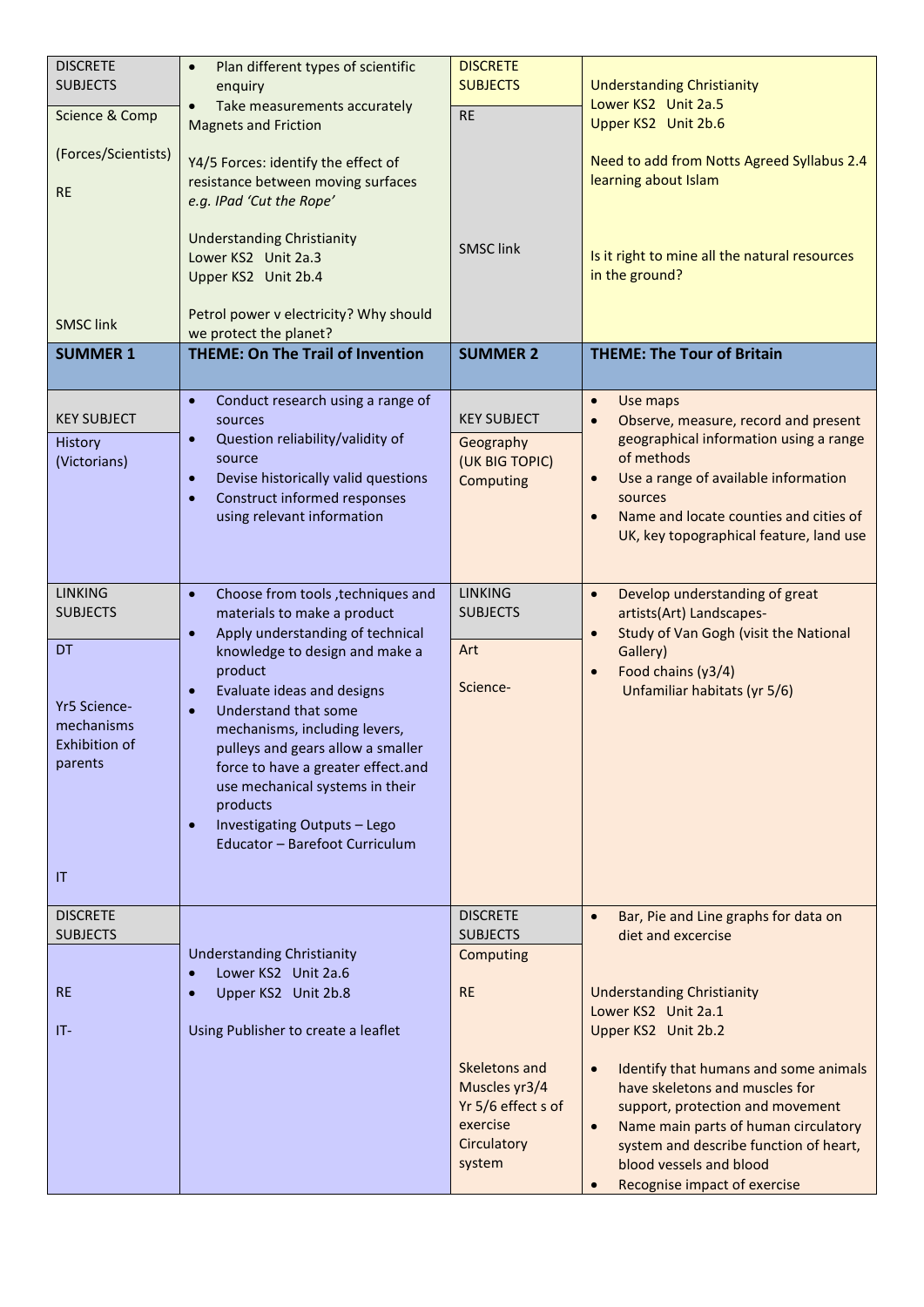|  |                                           | <b>DARE</b> | $\bullet$<br>$\bullet$ | Digestive System, Teeth and Nutrition<br>Dare Programme |
|--|-------------------------------------------|-------------|------------------------|---------------------------------------------------------|
|  | $l_{\text{max}}$ Texas Dex Vect 2010/2020 |             |                        |                                                         |

## Long Term Plan | Year 2019/2020

| <b>SUBJECTS</b>                   | <b>KEY OBJECTIVES</b>                                                                                                                                            | <b>SUBJECTS</b>                                              | <b>KEY OBJECTIVES</b>                                                                                                                                                                                                        |
|-----------------------------------|------------------------------------------------------------------------------------------------------------------------------------------------------------------|--------------------------------------------------------------|------------------------------------------------------------------------------------------------------------------------------------------------------------------------------------------------------------------------------|
| <b>AUTUMN1</b>                    | <b>THEME: Tomorrows World</b>                                                                                                                                    | <b>AUTUMN 2</b>                                              | <b>THEME: Wonderful Water</b>                                                                                                                                                                                                |
|                                   |                                                                                                                                                                  |                                                              |                                                                                                                                                                                                                              |
| <b>KEY SUBJECT</b>                | Make predictions based on<br>$\bullet$<br>scientific understanding.<br>Record data and results<br>$\bullet$                                                      | <b>KEY SUBJECT</b>                                           | Water Cycle -including role of<br>$\bullet$<br>condensation and evaporation in water<br>cycle                                                                                                                                |
| Science<br>(Electricity)          | Use a simple model to record<br>$\bullet$<br>scientific ideas                                                                                                    | Geography<br>Yr <sub>3</sub><br>Science(states<br>of matter) | $\bullet$                                                                                                                                                                                                                    |
| <b>LINKING</b><br><b>SUBJECTS</b> | To understand communication and<br>networks - (Tim Berners-Lee)                                                                                                  | <b>LINKING</b><br><b>SUBJECTS</b>                            |                                                                                                                                                                                                                              |
| Computing<br>History              | Use - Understanding the internet.<br>$\bullet$<br><b>Barefoot</b><br>Ranking searches etc                                                                        | DT<br>Computing                                              | Investigate and analyse straws<br>$\bullet$                                                                                                                                                                                  |
| D and T                           | To use technology safely,<br>$\bullet$<br>respectfully and responsibly.<br>Conduct research using a range of<br>$\bullet$<br>sources.<br>Design a burglar alarm. |                                                              | Bug in the water cycle from Barefoot<br>$\bullet$<br>Curriculum                                                                                                                                                              |
| <b>DISCRETE</b>                   |                                                                                                                                                                  | <b>DISCRETE</b>                                              | Design, write & debug programmes<br>$\bullet$                                                                                                                                                                                |
| <b>SUBJECTS</b>                   | <b>Understanding Christianity</b><br>Lower KS2 Unit 2a.4                                                                                                         | <b>SUBJECTS</b>                                              | Use sequence, selection & repetition<br>$\bullet$                                                                                                                                                                            |
| <b>RE</b>                         | Upper KS2 Unit 2b.5                                                                                                                                              | RE 2.10<br>(Religion & the<br>individual)<br>ICT             | What is expected of a person in following a<br>religion or belief? Visit to St Peters<br>(Leicestershire)<br>Links to Understanding Christianity<br>Lower KS2 Unit 2a.3 Digging Deeper<br>Upper KS2 Unit 2b.4 Digging Deeper |
| <b>SPRING 1</b>                   | <b>THEME: On The Catwalk</b>                                                                                                                                     | <b>SPRING 2</b>                                              | <b>THEME: Mystery of the Mayans</b>                                                                                                                                                                                          |
| <b>KEY SUBJECT</b>                | Use research skills to design<br>$\bullet$<br>innovative products and                                                                                            | <b>KEY SUBJECT</b>                                           | Use a range of available sources<br>$\bullet$<br>Conduct research using a range of<br>$\bullet$                                                                                                                              |
| DT                                | communicate these ideas in a<br>variety of ways.                                                                                                                 | <b>History</b>                                               | sources.                                                                                                                                                                                                                     |
| (Design an<br>item of             | Choose from a wide range of tools,<br>$\bullet$                                                                                                                  | (D&DR/IT)<br>(Study of a non-                                |                                                                                                                                                                                                                              |
| clothing)                         | techniques and materials to make a                                                                                                                               | European                                                     |                                                                                                                                                                                                                              |
|                                   | product.<br>Evaluate ideas and designs based                                                                                                                     | Society}                                                     |                                                                                                                                                                                                                              |
|                                   | $\bullet$<br>on analysis of existing products and<br>key individuals.                                                                                            |                                                              |                                                                                                                                                                                                                              |
|                                   |                                                                                                                                                                  | <b>SMSC-link</b>                                             | What did the Mayans leave us that we<br>still use today?                                                                                                                                                                     |
| <b>LINKING</b>                    | Develop understanding of great<br>$\bullet$                                                                                                                      | <b>LINKING</b>                                               | Open a prepared database and identify<br>$\bullet$                                                                                                                                                                           |
| <b>SUBJECTS</b>                   | designers. (Art- fashion designers)<br>Devise and carry out comparative<br>$\bullet$                                                                             | <b>SUBJECTS</b>                                              | the main features.<br>Create a simple data base with different<br>$\bullet$                                                                                                                                                  |
|                                   |                                                                                                                                                                  |                                                              |                                                                                                                                                                                                                              |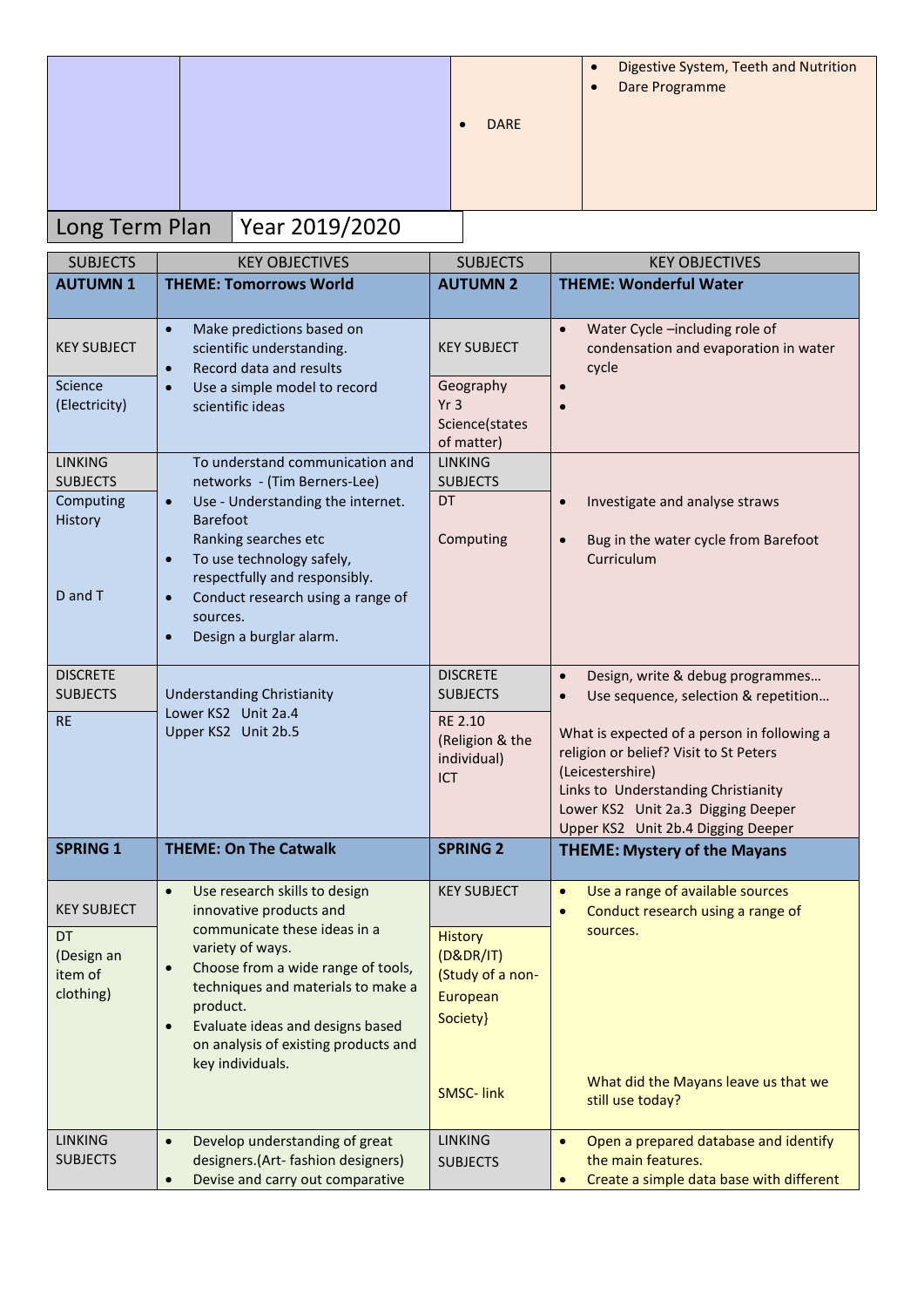| Art<br>History                                                                                                                                                                                | studies and draw appropriate<br>conclusions. (History of fashion)                                                                                                                                                                                                                                                                                                                                                                                                 | ICT                                                                                                                                                                                                                                     | types of fields and records                                                                                                                                                                                                                                                                                                                                                                                                                                                                                                                              |
|-----------------------------------------------------------------------------------------------------------------------------------------------------------------------------------------------|-------------------------------------------------------------------------------------------------------------------------------------------------------------------------------------------------------------------------------------------------------------------------------------------------------------------------------------------------------------------------------------------------------------------------------------------------------------------|-----------------------------------------------------------------------------------------------------------------------------------------------------------------------------------------------------------------------------------------|----------------------------------------------------------------------------------------------------------------------------------------------------------------------------------------------------------------------------------------------------------------------------------------------------------------------------------------------------------------------------------------------------------------------------------------------------------------------------------------------------------------------------------------------------------|
| <b>DISCRETE</b><br><b>SUBJECTS</b><br>Science (IT)<br>(classification)<br><b>RE</b><br>2.11 Agreed<br>Syllabus<br><b>Beliefs and</b><br>Questions                                             | Report and present findings in a<br>$\bullet$<br>variety of ways<br>Recognise living things can be<br>$\bullet$<br>grouped in a variety of ways y 3/4<br>Explore classification keys - link IT<br>$\bullet$<br>Describe how living things are<br>$\bullet$<br>classified(inc micro organisms)<br>Give reasons for classifying plants<br>$\bullet$<br>and animalsY5/6<br>How do people's beliefs about God, the<br>world and others have impact on their<br>lives? | <b>DISCRETE</b><br><b>SUBJECTS</b><br><b>Science Sound</b><br>y3/4, y5/6<br>Computing<br><b>RE</b>                                                                                                                                      | This became driving subject<br>Plan different types of scientific enquiry<br>$\bullet$<br>Take measurements accurately<br>$\bullet$<br><b>Record data and results</b><br>$\bullet$<br>Identify scientific evidence to support or<br>$\bullet$<br>refute ideas<br>Classroom Sound Monitor - Scratch-<br>$\bullet$<br><b>Barefoot</b><br><b>Understanding Christianity</b><br>Lower KS2 Unit 2a.5<br>Upper KS2 Unit 2b.7                                                                                                                                   |
| <b>SUMMER 1</b>                                                                                                                                                                               | <b>THEME: The Circle of Life</b>                                                                                                                                                                                                                                                                                                                                                                                                                                  | <b>SUMMER 2</b>                                                                                                                                                                                                                         | <b>THEME: GoingGoingGone!</b>                                                                                                                                                                                                                                                                                                                                                                                                                                                                                                                            |
| <b>KEY SUBJECT</b><br>Science<br>Life Cycles,<br>Plants,<br>animals,<br>classification<br>$(yr \frac{3}{4})$ plant<br>reproduction<br>(y 5/6)<br><b>LINKING</b><br><b>SUBJECTS</b><br>Science | Explore the part that flowers<br>play in the life cycle of plants<br>y3/4<br>Describe life cycles of:<br>$\bullet$<br>mammals, amphibian, insect,<br>bird y5/6<br>Describe the changes that<br>develop in old age y5/6<br>Food chains                                                                                                                                                                                                                             | <b>KEY SUBJECT</b><br>Geography<br>(Coastal<br>Erosion,<br>weather)<br>Settlements<br>Geography (IT)<br>(Grid<br>references/OS)<br><b>LINKING</b><br><b>SUBJECTS</b><br><b>Science (Fossils)</b><br><b>Rocks and soils</b><br>Computing | Devise and carry out comparative studies<br>$\bullet$<br>and draw appropriate conclusions.<br>Use a range of available information<br>$\bullet$<br>sources.<br>Observe, measure, record and present<br>$\bullet$<br>geographical information using a range of<br>methods.<br>Use maps, atlases, globes and digital<br>$\bullet$<br>computer mapping.<br>Fossils-<br>$\bullet$<br>$\bullet$<br>Identify scientific evidence to support or<br>$\bullet$<br>refute ideas.<br>A1, A2, B2, C2<br>$\bullet$<br>Scratch-Barefoot- Fossil Formation<br>$\bullet$ |
| <b>DISCRETE</b><br><b>SUBJECTS</b><br>Geography<br>Comparison-<br>Athens and<br>London<br><b>SMSC link</b>                                                                                    | Construct informed responses<br>using relevant information.<br>Question the reliability of<br>sources. (Replica or real?)<br>Use a range of available<br>information sources. (Travel<br>brochures/internet) (Geog)<br>Develop understanding of great<br>architects.<br>Should we let people visit old buildings<br>and places of interest or should we<br>protect them by banning people?                                                                        | <b>DISCRETE</b><br><b>SUBJECTS</b><br>RE:<br>Art (Landscape)                                                                                                                                                                            | <b>Understanding Christianity</b><br>Lower KS2 Unit 1.1 Digging Deeper<br>Upper KS2 Unit 2b.1<br><b>Beliefs in action- British Values</b><br>Create a sketchbook to review and revisit<br>$\bullet$<br>ideas. (Landscape/perspective)<br><b>Watercolours - Van Gogh</b><br>$\bullet$                                                                                                                                                                                                                                                                     |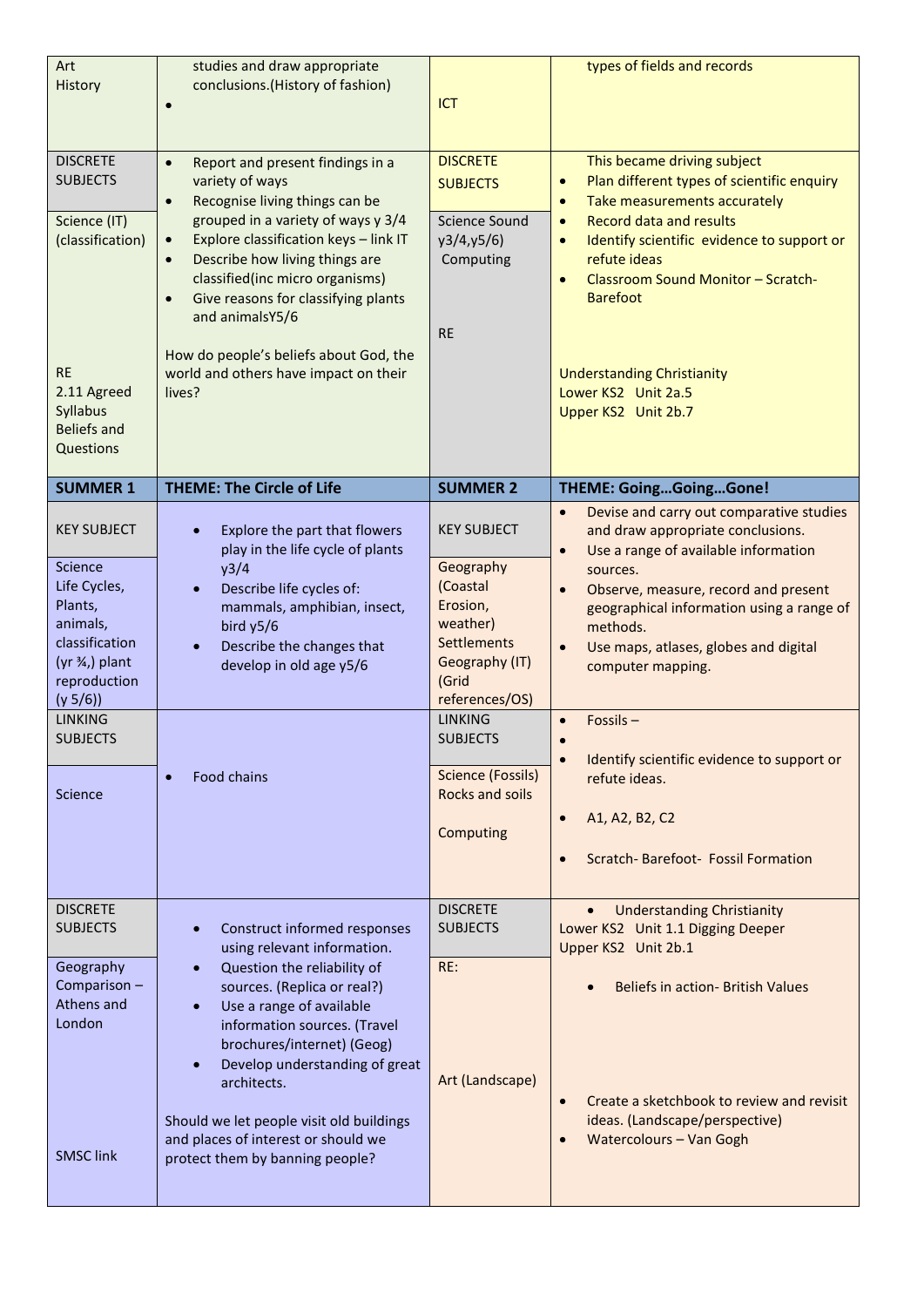| RE 2.12<br>(Beliefs and | How are religious and spiritual<br>$\bullet$<br>thoughts and beliefs expressed<br>in arts and architecture and in<br>charity and generosity? |  |
|-------------------------|----------------------------------------------------------------------------------------------------------------------------------------------|--|
| action in the<br>World) |                                                                                                                                              |  |

## Long Term Plan Year 2020/2021

| <b>SUBJECTS</b>                 | <b>KEY OBJECTIVES</b>                                                                   | <b>SUBJECTS</b>    | <b>KEY OBJECTIVES</b>                                                  |
|---------------------------------|-----------------------------------------------------------------------------------------|--------------------|------------------------------------------------------------------------|
| <b>AUTUMN1</b>                  | <b>THEME: Amazonian Adventure</b>                                                       | <b>AUTUMN 2</b>    | <b>THEME: What a Wonderful World</b>                                   |
|                                 |                                                                                         |                    |                                                                        |
|                                 | Use a range of available information<br>$\bullet$                                       | <b>KEY SUBJECT</b> | Take measurements accurately<br>$\bullet$                              |
| <b>KEY SUBJECT</b><br>Geography | sources.<br>Devise and carry out comparative<br>$\bullet$                               | Geography          | Record data and results<br>$\bullet$<br>World map, cities<br>$\bullet$ |
| Comparative                     | studies and draw appropriate                                                            |                    | To use fieldwork to observe, measure,<br>$\bullet$                     |
| Study                           | conclusions.                                                                            |                    | record & present the human & physical                                  |
| (South                          | e.g. IPad - 'Incredipede'                                                               |                    | features in the local area using a range                               |
| American<br>country)            |                                                                                         |                    | of methods                                                             |
|                                 |                                                                                         |                    | - is there a more sustainable way to                                   |
| <b>SMSC link</b>                | Should we protect the world in which we                                                 | <b>SMSC link</b>   | travel the world than flying?                                          |
|                                 | live?                                                                                   |                    |                                                                        |
| <b>LINKING</b>                  | Variation/habitat Food chains<br>$\bullet$                                              | <b>LINKING</b>     | <b>Understanding Christianity</b>                                      |
| <b>SUBJECTS</b>                 | (animals in the Amazon)                                                                 | <b>SUBJECTS</b>    | Lower KS2 Unit 2a.3                                                    |
|                                 | Life cycles of animals/birds<br>$\bullet$                                               |                    | Upper KS2 Unit 2b.4                                                    |
| Science                         | Use research skills to design<br>$\bullet$                                              | RE)                |                                                                        |
| <b>DT</b>                       | innovative products and<br>communicate these ideas in a variety                         |                    |                                                                        |
| <b>Music</b>                    | of ways. (DT)                                                                           | <b>ART</b>         | Improve mastery of natural sculpture                                   |
|                                 | Choose from a wide range of tools,<br>$\bullet$                                         |                    | techniques (Goldsworthy)                                               |
|                                 | techniques and materials to make a<br>product.                                          |                    |                                                                        |
|                                 | Improvise and compose music.<br>$\bullet$                                               |                    |                                                                        |
|                                 | $\bullet$                                                                               |                    |                                                                        |
| <b>DISCRETE</b>                 | Physical characteristics<br>$\bullet$                                                   | <b>DISCRETE</b>    | Light to see/relection/shadows Y3/4<br>$\bullet$                       |
| <b>SUBJECTS</b>                 | Topographical (Visit Hull as a port<br>$\bullet$<br>trade link & renewable energy site) | <b>SUBJECTS</b>    | Light travelling Y5/6<br>$\bullet$                                     |
| Geography                       | UK hills, mountains, rivers<br>$\bullet$                                                | <b>SCIENCE</b>     |                                                                        |
| (IT)                            | Y5/6 Hagg Farm<br>$\bullet$                                                             | (Light)            |                                                                        |
|                                 | Y3/4 Trent<br>$\bullet$                                                                 |                    |                                                                        |
| RE Agreed<br>Syllabus 2.15      | How do religions and beliefs respond to                                                 |                    |                                                                        |
| <b>Beliefs</b> in               | global issues of human rights, fairness,                                                | Computing          | Data logging                                                           |
| action in the                   | social justice and the importance of the                                                |                    |                                                                        |
| World                           | environment?                                                                            |                    |                                                                        |
| Computing                       | <b>Internet Safety</b>                                                                  |                    |                                                                        |
|                                 |                                                                                         |                    |                                                                        |
|                                 |                                                                                         |                    |                                                                        |
|                                 |                                                                                         |                    |                                                                        |
| <b>SPRING 1</b>                 | THEME: Burps, Bones & Bile                                                              | <b>SPRING 2</b>    | <b>THEME: Traders and Raiders</b>                                      |
|                                 |                                                                                         |                    |                                                                        |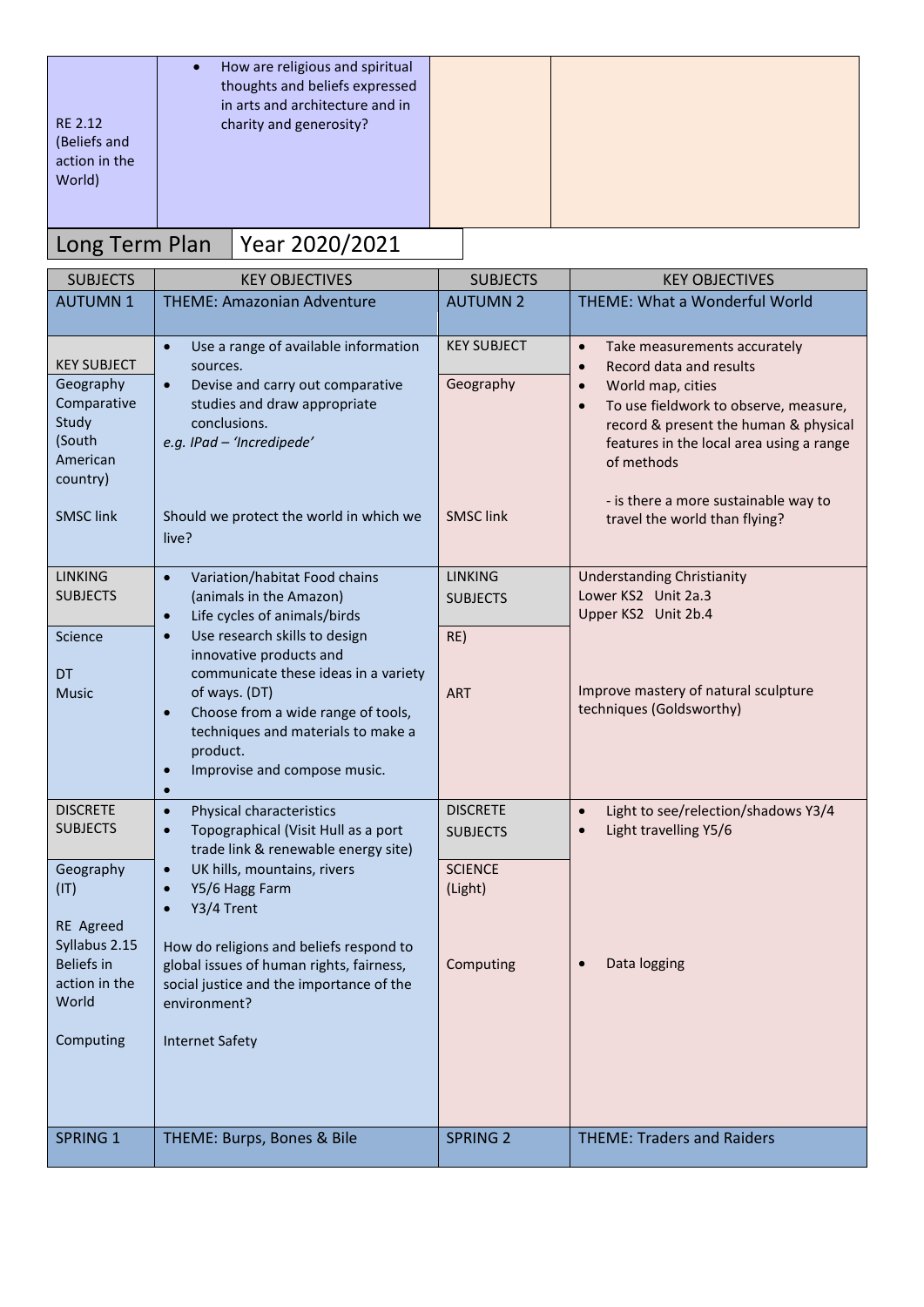| <b>KEY SUBJECT</b><br><b>SCIENCE</b><br>(Skeletons,<br>muscles, Teeth,<br>circulation,<br>digestion and<br>heart) | Use simple models to describe ideas<br>$\bullet$<br>(Science)<br>Report and present findings (Science)<br>$\bullet$                                                                          | <b>KEY SUBJECT</b><br><b>HISTORY</b>                               | Vikings and Saxons - struggle for<br>the Kingdom of England to the<br>time of Edward the Confessor                                                                                                                                                                                                                                                                                      |
|-------------------------------------------------------------------------------------------------------------------|----------------------------------------------------------------------------------------------------------------------------------------------------------------------------------------------|--------------------------------------------------------------------|-----------------------------------------------------------------------------------------------------------------------------------------------------------------------------------------------------------------------------------------------------------------------------------------------------------------------------------------------------------------------------------------|
| <b>LINKING</b><br><b>SUBJECTS</b><br>PE                                                                           | Exercise and healthy eating<br>$\bullet$                                                                                                                                                     | <b>LINKING SUBJECTS</b><br><b>COMPUTING (IT)</b>                   | Viking Raid animation (Scratch,<br>$\bullet$<br><b>Barefoot Curriculum)</b>                                                                                                                                                                                                                                                                                                             |
| <b>DISCRETE</b><br><b>SUBJECTS</b><br>Computing<br><b>RE</b>                                                      | Understand computer networks<br>$\bullet$<br>Modelling the Internet (Barefoot<br>$\bullet$<br>Curriculum)<br><b>Understanding Christianity</b><br>Lower KS2 Unit 2a.2<br>Upper KS2 Unit 2b.3 | <b>DISCRETE</b><br><b>SUBJECTS</b><br>Science (Sound)<br><b>RE</b> | Plan different types of scientific enquiry<br>$\bullet$<br>Use simple models to describe ideas<br>$\bullet$<br>Make predictions based on scientific<br>$\bullet$<br>understanding<br><b>Report and present findings</b><br>$\bullet$<br>Classroom Sound Monitor (Scratch -<br>$\bullet$<br>Barefoot)<br><b>Understanding Christianity</b><br>Lower KS2 Unit 2a.5<br>Upper KS2 Unit 2b.6 |
|                                                                                                                   | <b>THEME: Tempus Fugit</b>                                                                                                                                                                   | <b>SUMMER 2</b>                                                    |                                                                                                                                                                                                                                                                                                                                                                                         |
| <b>SUMMER 1</b>                                                                                                   |                                                                                                                                                                                              |                                                                    | THEME: Identity!                                                                                                                                                                                                                                                                                                                                                                        |
| <b>KEY SUBJECT</b><br>History<br>(Roman<br>impact on<br>Britain)                                                  | Conduct research using a range of<br>$\bullet$<br>sources.<br>Question the reliability/validity of<br>$\bullet$<br>sources.<br>Include Lincoln (The Collection)<br>$\bullet$                 | <b>KEY SUBJECT</b><br>Art<br>(Portraits)                           | Create a sketchbook and review and<br>$\bullet$<br>revisit ideas.<br><b>Self Portraits</b><br>$\bullet$<br>Develop understanding of great artists<br>$\bullet$<br>(Picasso).<br>Improve mastery of techniques using a<br>variety of techniques (drawing.<br>Painting,)                                                                                                                  |
| <b>LINKING</b><br><b>SUBJECTS</b><br>Science<br>Geography                                                         | Use simple models to describe<br>$\bullet$<br>scientific ideas. (Earth &<br>space/Ptolemy etc) (Science)<br>Use maps, atlases and globes (Geog)<br>$\bullet$                                 | <b>LINKING</b><br><b>SUBJECTS</b><br><b>Science</b><br>(The body)  | Take measurements accurately.<br>$\bullet$<br>Make predictions based on scientific<br>$\bullet$<br>understanding.<br>(Puberty, reproduction, inheritance,<br>offspring, genetics, evolution, Charles<br>Darwin, lifestyles [Dare])                                                                                                                                                      |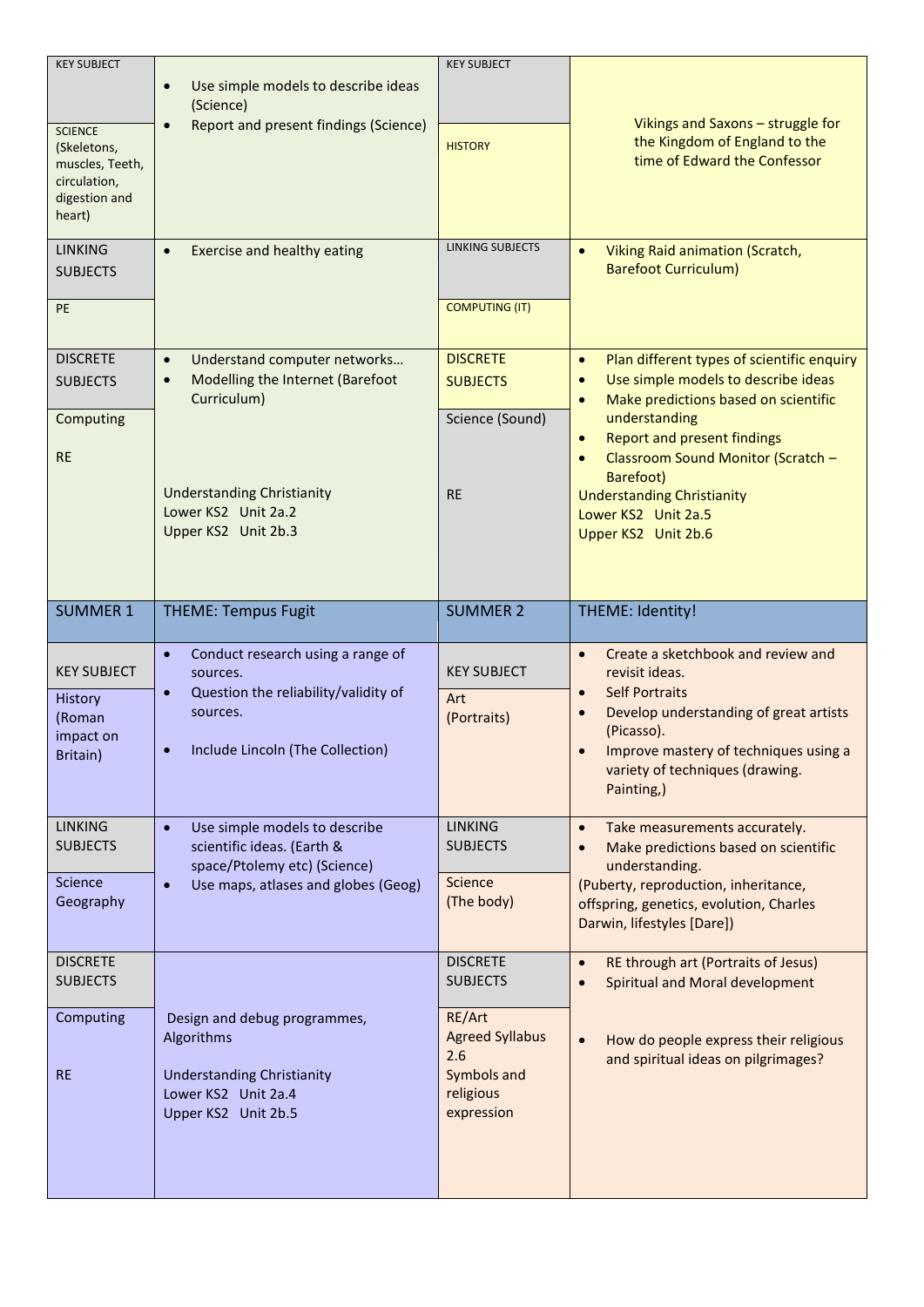## Long Term Plan | Year 2021/2022

| <b>SUBJECTS</b>              | <b>KEY OBJECTIVES</b>                                                | <b>SUBJECTS</b>                        | <b>KEY OBJECTIVES</b>                                                                |
|------------------------------|----------------------------------------------------------------------|----------------------------------------|--------------------------------------------------------------------------------------|
| <b>AUTUMN1</b>               | <b>THEME: Active Planet</b>                                          | <b>AUTUMN 2</b>                        | THEME: Ready, Steady, Cook!                                                          |
| <b>KEY SUBJECT</b>           |                                                                      | <b>KEY SUBJECT</b>                     |                                                                                      |
|                              | Use a range of available<br>$\bullet$<br>information sources         |                                        | Use scientific models to describe<br>$\bullet$<br>scientific ideas                   |
| <b>GEOGRAPHY</b>             | Use maps, atlases, globes and<br>$\bullet$                           | <b>SCIENCE (IT)</b>                    | Identify scientific evidence to support<br>$\bullet$                                 |
| (Earthquakes and             | digital/computer mapping                                             | (Healthy eating,                       | or refute ideas                                                                      |
| volcanoes)                   | Use a range of available<br>$\bullet$                                | nutrition, diets,<br>Digestive system) |                                                                                      |
|                              | information sources                                                  |                                        |                                                                                      |
|                              |                                                                      |                                        |                                                                                      |
|                              |                                                                      | SMSC link -                            | How can we respect the views of others                                               |
| <b>LINKING SUBJECTS</b>      | Search Technology<br>$\bullet$                                       | <b>LINKING SUBJECTS</b>                | linked to food/ animal produce?<br>Use research skills to design<br>$\bullet$        |
|                              |                                                                      |                                        | innovative products                                                                  |
| Computing                    |                                                                      | $D/T$ (IT)                             | Choose from and use a wide range of<br>$\bullet$                                     |
|                              |                                                                      | (GEOGRAPHY                             | tools and materials to make a<br>product (DT)                                        |
|                              |                                                                      | (Euopean<br>comparison or Dig          | Evaluate ideas based on analysis of<br>$\bullet$                                     |
|                              |                                                                      | for Victory)                           | existing products (DT)                                                               |
| History/Drama                | Apply knowledge of Roman Britain<br>Explore the eruption of Vesuvius | Art                                    |                                                                                      |
|                              |                                                                      | (Arcimbaldo/Warhol)                    | Devise and carry out comparative<br>$\bullet$<br>studies and draw appropriate        |
|                              |                                                                      |                                        | conclusions (Geog)                                                                   |
|                              |                                                                      |                                        | Choose from a wide range of tools,<br>$\bullet$                                      |
|                              |                                                                      |                                        | techniques and materials to make a<br>product. (Art)                                 |
|                              |                                                                      |                                        | $\bullet$                                                                            |
| <b>DISCRETE</b>              | <b>Understand computer</b><br>$\bullet$                              | <b>DISCRETE SUBJECTS</b>               | Group together different rocks based<br>$\bullet$                                    |
| <b>SUBJECTS</b><br>Computing | networks<br>(Communication: via email,                               | Science Rocks, Soils                   | on appearance and physical<br>properties                                             |
|                              | blogging, Skype, Quip)                                               | & Fossils                              | Recognise that soils are made from<br>$\bullet$                                      |
| Science                      | E-Safety                                                             |                                        | rocks and organic matter y3/4                                                        |
| (electricity)                | Components & circuits,<br>appliances, conductors and                 |                                        | Identify scientific evidence to support<br>$\bullet$<br>or refute ideas. (David      |
|                              | insulators, symbols                                                  |                                        | Attenborough/Jane Goodall, Darwin                                                    |
| <b>RE</b>                    | <b>Understanding Christianity</b>                                    |                                        | Mary Anning)                                                                         |
|                              | Lower KS2 Unit 2a.1                                                  |                                        | Recognise that living things have<br>$\bullet$<br>changed over time and that fossils |
|                              | Upper KS2 Unit 2b.2                                                  |                                        | provide information about living                                                     |
|                              |                                                                      |                                        | things that inhabited the earth<br>millions of years ago y5/6                        |
|                              |                                                                      |                                        | Describe in simple terms how fossils<br>$\bullet$                                    |
|                              |                                                                      |                                        | are formed when things that have                                                     |
|                              |                                                                      |                                        | lived are trapped in rock y3/4                                                       |
|                              |                                                                      | Computing                              | Fossil Formation (Scratch - Barefoot<br>$\bullet$<br>Curriculum)                     |
|                              |                                                                      |                                        | Bar charts/Pie Charts/Line Graphs<br>$\bullet$                                       |
|                              |                                                                      | <b>RE</b>                              | link to diet & exercise                                                              |
|                              |                                                                      |                                        | <b>Understanding Christianity</b>                                                    |
|                              |                                                                      |                                        | Lower KS2 Unit 1.1 Digging deeper                                                    |
|                              |                                                                      |                                        | Upper KS2 Unit 2b.1                                                                  |
|                              |                                                                      |                                        |                                                                                      |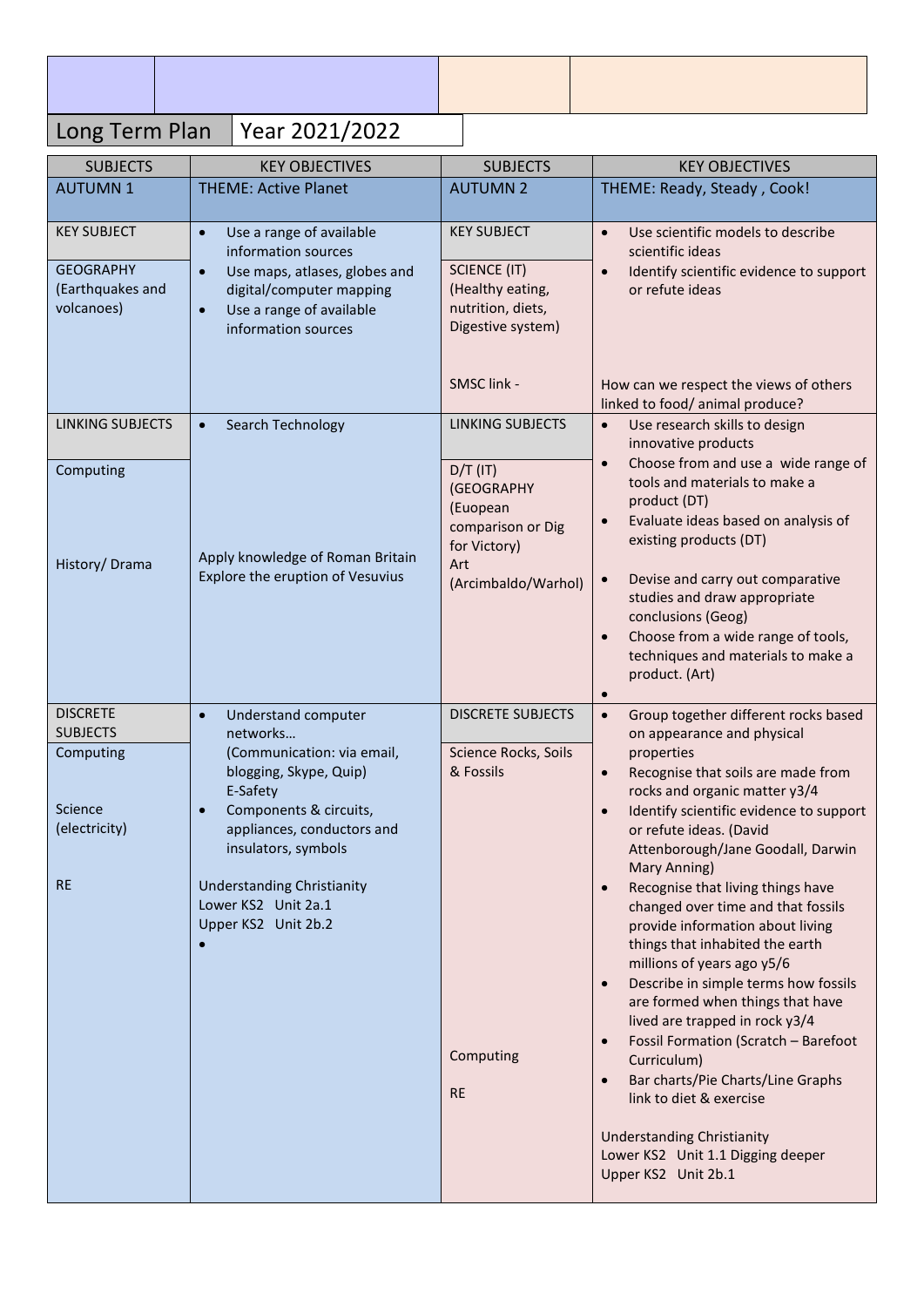| <b>SPRING 1</b>                                                                                               | THEME: Digging up the past                                                                                                                                                                                                                                                                                                                                   | <b>SPRING 2</b>                                                                                                  | <b>THEME: Life On Earth</b>                                                                                                                                                                                                                                                                                                                                                                                  |
|---------------------------------------------------------------------------------------------------------------|--------------------------------------------------------------------------------------------------------------------------------------------------------------------------------------------------------------------------------------------------------------------------------------------------------------------------------------------------------------|------------------------------------------------------------------------------------------------------------------|--------------------------------------------------------------------------------------------------------------------------------------------------------------------------------------------------------------------------------------------------------------------------------------------------------------------------------------------------------------------------------------------------------------|
| <b>KEY SUBJECT</b><br>HISTORY (D&DR/IT)<br>(Ancient Egypt)<br><b>SMSC link</b>                                | Conduct research using a range<br>$\bullet$<br>of sources<br>Question the reliability/validity<br>$\bullet$<br>of sources<br>Devise historically valid<br>$\bullet$<br>questions<br><b>Construct informed responses</b><br>$\bullet$<br>using relevant information<br>Is it always right to dig objects up<br>from the past?                                 | <b>KEY SUBJECT</b><br>Science - animals<br>(Micro-organisms,<br>water<br>transportation.)<br>Life Cycles +Plants | Report and present findings in a<br>$\bullet$<br>variety of ways.<br>Plan different types of scientific<br>$\bullet$<br>enquiry.<br>Identify scientific evidence to support<br>$\bullet$<br>or refute ideas.<br>Plant reproduction/classification<br>$\bullet$                                                                                                                                               |
| <b>LINKING SUBJECTS</b><br><b>GEOGRAPHY (IT)</b><br>(mapping &<br>physical features)<br>ART(Clay)             | Use maps atlases and digital<br>$\bullet$<br>computer mapping (Geog)<br>Use a range of available sources<br>$\bullet$<br>(Geog)<br>Improves mastery of techniques<br>$\bullet$<br>in clay (Art) - Canopic jars                                                                                                                                               | <b>LINKING SUBJECTS</b><br>DT-cooking (IT)<br><b>Computing</b><br><b>Branching Data</b><br><b>Bases</b>          | Use research skills to design<br>$\bullet$<br>innovative products and<br>communicate these ideas in a variety<br>of ways. (DT) Savoury dishes<br>$\bullet$<br>to design, make and use identification keys<br>$\bullet$<br>using computer software                                                                                                                                                            |
| <b>DISCRETE SUBJECTS</b>                                                                                      | Plan different types of scientific<br>$\bullet$<br>enquiry                                                                                                                                                                                                                                                                                                   | <b>DISCRETE SUBJECTS</b>                                                                                         | Use scientific models to describe<br>$\bullet$<br>scientific ideas                                                                                                                                                                                                                                                                                                                                           |
| Science (IT)<br>(materials/changing<br>state)<br>RE 2.13 (Teachings,<br>wisdom and<br>authority)<br>Computing | Take measurements accurately<br>$\bullet$<br>Record data and results<br>$\bullet$<br>Make predictions based on scientific<br>understanding<br>What can we learn by reflecting on<br>words of wisdom from religions and<br>worldviews? What do sacred texts<br>and other sources say about God,<br>the world and human life?<br>PPT - Legacy of the Egyptians | <b>RE</b><br>Art                                                                                                 | <b>Understanding Christianity</b><br>$\bullet$<br>Lower KS2 Unit 1.5 Digging Deeper<br>$\bullet$<br>Upper KS2 Unit 2b.7<br>$\bullet$<br><b>Flowers &amp; Plants</b><br>Create a sketchbook<br><b>Review and revisit ideas</b><br>Improve mastery of drawing techniques<br>(pencil, oil pastels & charcoal)                                                                                                   |
| <b>SUMMER 1</b>                                                                                               | <b>THEME: People Power</b>                                                                                                                                                                                                                                                                                                                                   | <b>SUMMER 2</b>                                                                                                  | THEME: Behind enemy lines!                                                                                                                                                                                                                                                                                                                                                                                   |
| <b>KEY SUBJECT</b>                                                                                            | Do we have the power to create<br>$\bullet$<br>change?                                                                                                                                                                                                                                                                                                       | <b>KEY SUBJECT</b>                                                                                               | Conduct research using a range of<br>$\bullet$<br>sources                                                                                                                                                                                                                                                                                                                                                    |
| <b>British Values</b><br><b>SMSC link</b>                                                                     | Should 16 years olds have the<br>right to vote?<br>Was it fair women couldn't vote<br>$\bullet$<br>in the past?                                                                                                                                                                                                                                              | <b>HISTORY WW2</b><br><b>SMSC link</b>                                                                           | Question the reliability/validity of<br>$\bullet$<br>sources<br>Devise historically valid questions<br>$\bullet$<br>Construct informed responses using<br>$\bullet$<br>relevant information<br>Trip - Holocaust Centre Y5/6<br>$\bullet$<br>Perlethorpe/ Eden Camp Y3/4<br>Should women have been allowed to fight<br>in WW2?<br>Who fought for Britain? What is an ally?<br>prejudice towards Jewish people |
| <b>LINKING SUBJECTS</b>                                                                                       | UK geography<br>$\bullet$<br>Name and locate countries and<br>$\bullet$                                                                                                                                                                                                                                                                                      | <b>LINKING SUBJECTS</b>                                                                                          | <b>Bailey bridges</b><br>$\bullet$                                                                                                                                                                                                                                                                                                                                                                           |
| <b>GEOGRAPHY</b>                                                                                              | cities in the UK<br>UK geographical regions<br>$\bullet$                                                                                                                                                                                                                                                                                                     | D&T                                                                                                              |                                                                                                                                                                                                                                                                                                                                                                                                              |